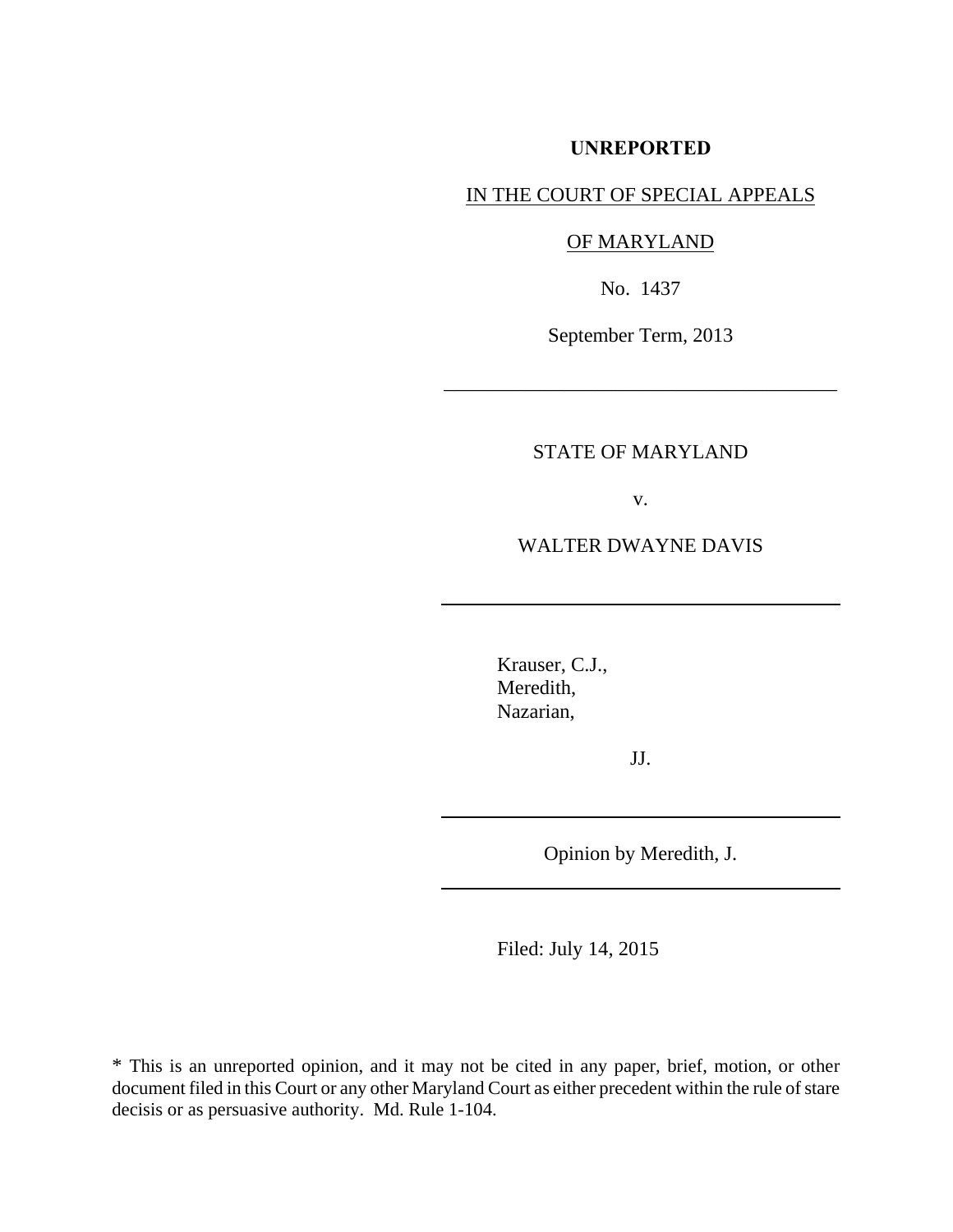On August 23, 2012, Walter Dwayne Davis, appellee, was arrested at a shopping center in Largo, Maryland, as the primary suspect in two rape investigations. Appellee was subsequently indicted by the grand jury in Prince George's County on ten counts, including first and second degree rape, first degree burglary, and false imprisonment. Acting through his attorney, appellee filed an omnibus pretrial motion which included, *inter alia*, motions to suppress illegally obtained evidence and to dismiss the charges. Appellee also filed a *pro se* motion to dismiss the indictment, arguing that police violated the Fourth Amendment, as well as the Maryland Wiretapping and Electronic Surveillance statute, Maryland Code, Courts and Judicial Proceedings Article ("C.J."), § 10-402(c)(ii), when locating and arresting him. After conducting two motions hearings, the circuit court granted appellee's motion to dismiss the indictment. In this appeal, the State, appellant, challenges the dismissal of the charges.

#### **QUESTIONS PRESENTED**

The State presented one question for our review, which we have rephrased as follows: Did the circuit court err by dismissing the indictment by which the State charged appellee with rape and assault?<sup>1</sup>

Because we conclude that the circuit court erred in dismissing the indictment, we vacate the judgment and remand this case for further proceedings in the circuit court.

 $<sup>1</sup>$  The State phrased the question for our review as follows: "Did the circuit court err</sup> as a matter of law in dismissing rape charges against Davis, where [there] was no basis to suppress evidence, let alone a justification to dismiss the indictment?"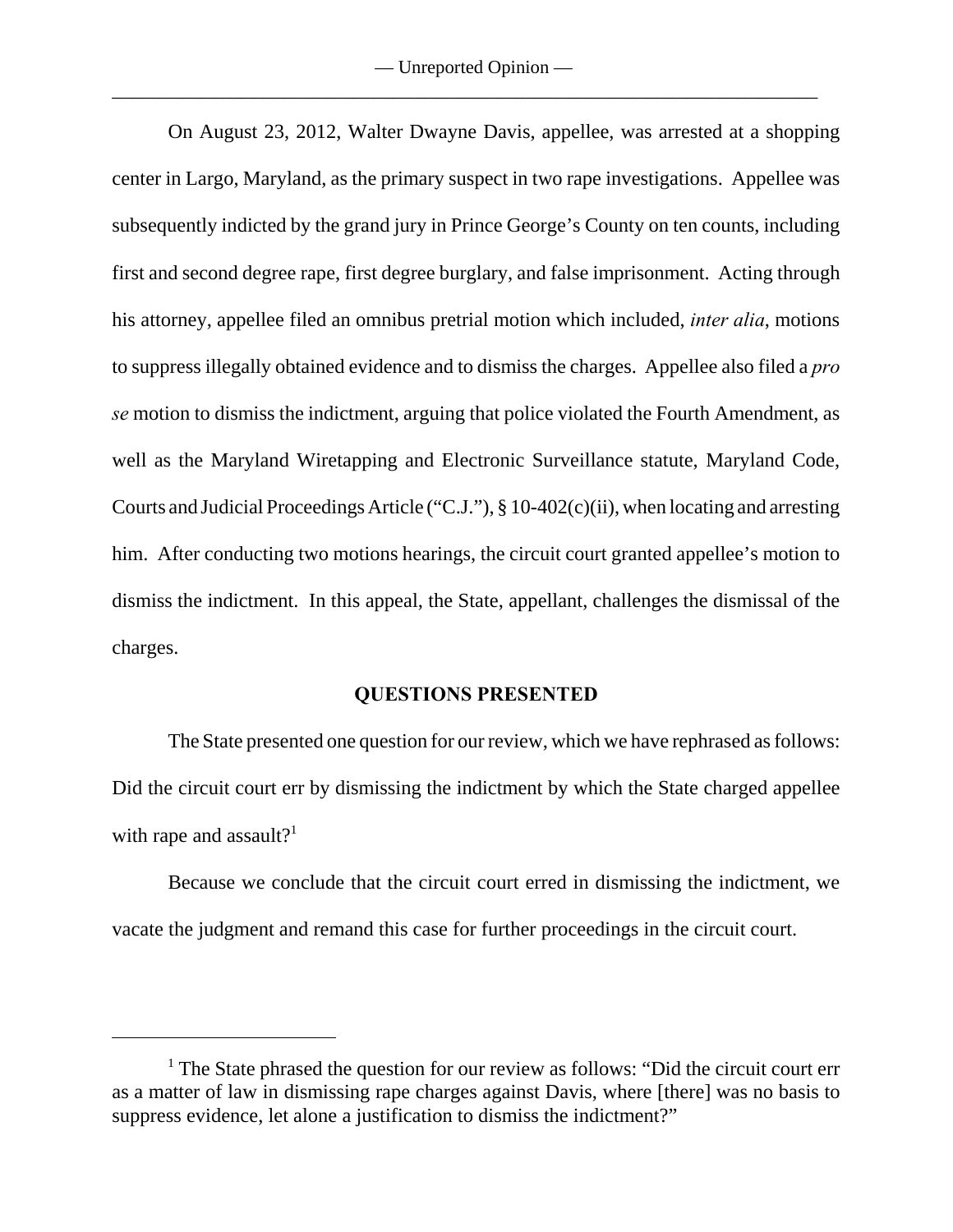### **FACTS & PROCEDURAL HISTORY**

In June 2012, a woman (whom we will refer to as "S.R.") reported to Prince George's County Police that she had been raped by a man she had met through the social networking website known as Facebook. S.R. did not know her attacker's real name, but told police that his Facebook user name was "Boss Man Aleem," and that his phone number was 202-292- ####. She also provided investigators with a physical description of her alleged assailant. During the course of investigating S.R.'s complaint, Detective Patrick Killerlane, the lead detective in the case, learned that, in August 2012, a second local woman reported a rape involving a similar *modus operandi*. The second victim told Prince George's County Police detectives that she had contacted her attacker by telephone prior to the rape, and that his phone number was 202-292-####, the identical phone number as that of S.R.'s assailant. The detectives learned that that phone number was assigned to a cellular telephone that operated on the Sprint Nextel ("Sprint") network.

On August 22, 2012, police officers sent Sprint a document entitled "Exigent Circumstances Form," requesting information about the location of the cell phone used by the suspected serial rapist. Police did not obtain a warrant or a court order before requesting the information. On August 23, 2012, Sprint responded to the request and informed officers that, based on information from the global positioning system ("GPS") software in the suspect's phone, Sprint had determined that the phone was currently active in the Largo Town Center shopping mall. The Prince George's County Police warrant squad went to the mall and identified appellant as the suspect. Officers approached appellant, identified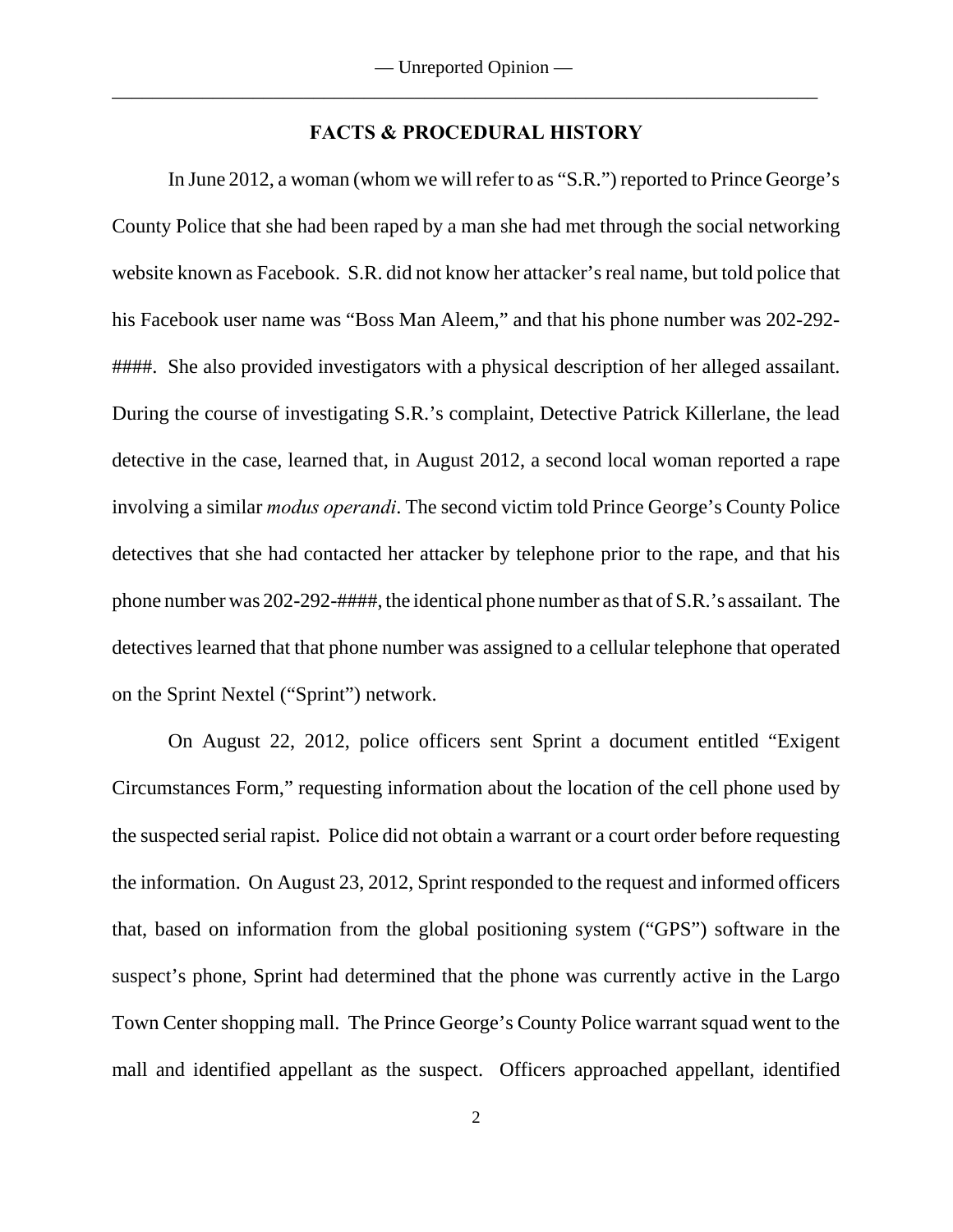themselves as police, and asked for his name and identification. Appellee was unable to produce any form of identification, but told officers that his name was "Duane Gary Johnson." After contacting a police dispatcher, the warrant squad learned that there was an outstanding arrest warrant for Duane Johnson. They arrested appellant. It is not apparent from the record that any incriminating evidence relevant to the rape charges was found on appellee's person. The following evening, S.R. was shown a photo array containing a photograph of appellant, and she immediately identified him as her rapist. Appellee was subsequently charged with ten counts related to the rape of S.R., including rape in the first and second degrees, assault, and burglary. On September 20, 2012, appellant was formally indicted on these charges.

Acting through his court-appointed attorney, appellee filed an omnibus pretrial motion which included, among other requests, a motion to suppress illegally obtained evidence and a motion to dismiss the charges. The motion did not specifically identify the evidence which appellee sought to suppress or the legal basis for asking the court to dismiss the charges.

On April 19, 2013, appellee filed a handwritten *pro se* motion to dismiss the indictment. In that motion, appellee argued that his arrest violated both the Fourth Amendment and the Maryland Wiretapping and Electronic Surveillance statute, C.J.  $§ 10-402(c)(ii)$ , because:

On pg. 10 of [discovery documents provided by the State], Detective P. Killerlane (#1984) states in his summary "After having Sprint/Nextel conduct a track on the suspect phone, I was advised the suspect was located at Largo Town Center.["]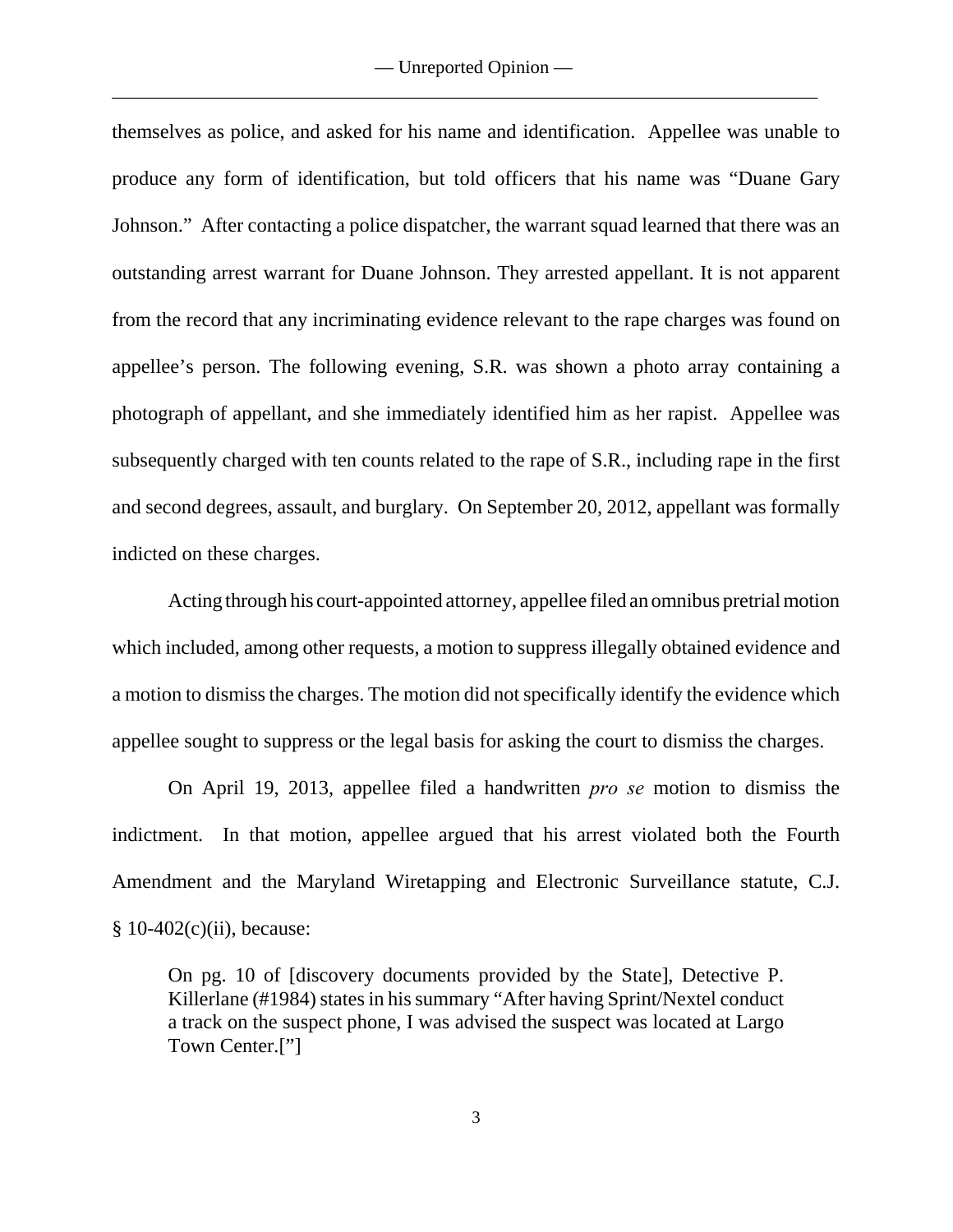\_\_\_\_\_\_\_\_\_\_\_\_\_\_\_\_\_\_\_\_\_\_\_\_\_\_\_\_\_\_\_\_\_\_\_\_\_\_\_\_\_\_\_\_\_\_\_\_\_\_\_\_\_\_\_\_\_\_\_\_\_\_\_\_\_\_\_\_\_\_

This proves I was illegally apprehend[ed] for to conduct such electronic surveillance specified in Code. Ann. of Md § 10-402, one must have a court order from an authorizing judge. It seems to me that these detectives are writing there [sic] own subpoena's [sic] which renders any charges and/or evidence invalid as they are to be considered "Fruits of the poisonous tree."

Once again, appellee did not identify in the motion what evidence he sought to suppress.

The circuit court conducted two motions hearings — the first on July 17, 2013, and

the second on August 23, 2013. At the July 17 hearing, Detective Killerlane described his

efforts to locate and apprehend appellee:

[Defense Counsel]: How is it that you came about getting information regarding this suspect?

[Detective Killerlane]: We had had a sexual assault that had happened the day before, August 22, and based on the suspect or the description provided by the victim in that case, and it occurred right around the same, the Largo area.

- Q How is it that you directed Sergeant Hammid [of the warrant squad] to Largo Town Center?
- A We received information that there was a suspect possibly matching the description in that area.
- Q What information did you receive, sir?
- A Basically, not exactly sure how to phrase it[.] When the sexual assault had occurred the day before, we had contacted, we had a phone number that was provided by the victim, and we had contacted the carrier of that phone number and done what they call an exigent form to have the cell phone company trace that phone number.

\* \* \*

THE COURT: Is that a warrant?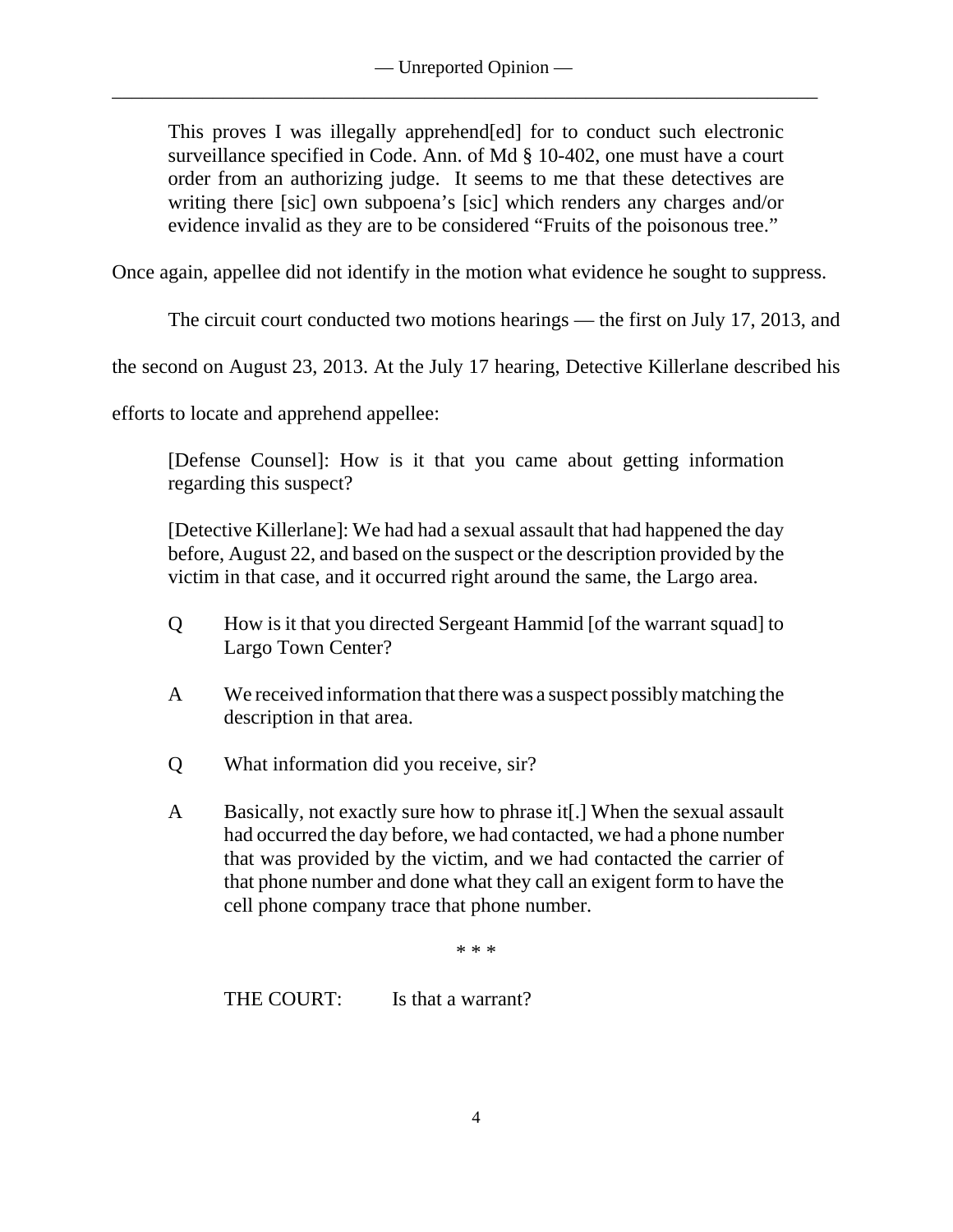THE WITNESS: No. It's basically a form that we fill out in reference to exigent circumstances, such as a sexual assault, homicide, kidnappings. And we fax it to the cell phone company.

THE COURT: And they provide you with?

THE WITNESS: Basically, GPS for the cell phone and that's asked for.

\* \* \*

Q [Defense Counsel] Now this GPS location, it's another word for a GPS track; is that correct?

A That's pretty much, yes.

\* \* \*

THE COURT: So in other words that the, just the cell phone company can tell you where the call, where calls were originating from that phone or where calls were placed to that phone?

THE WITNESS: All of the above. If the phone is active, depending on the type of phone, obviously with your newer smarter phones, they are a lot better.

Some of the other, cheaper phones, they aren't able to do it with, but if the phone's capable of having [GPS] on it, then yes.

THE COURT: So if the victim gets a phone call from the person, and if she knows the victim [sic], the victim can tell you whether he got a phone call from this number, then you go to the phone company and then they put the GPS tracking software or whatever, and then they can tell you where that phone is?

THE WITNESS: In a situation like that, yes, an exigent form wouldn't be done because that's not an exigent circumstance, but yes, basically.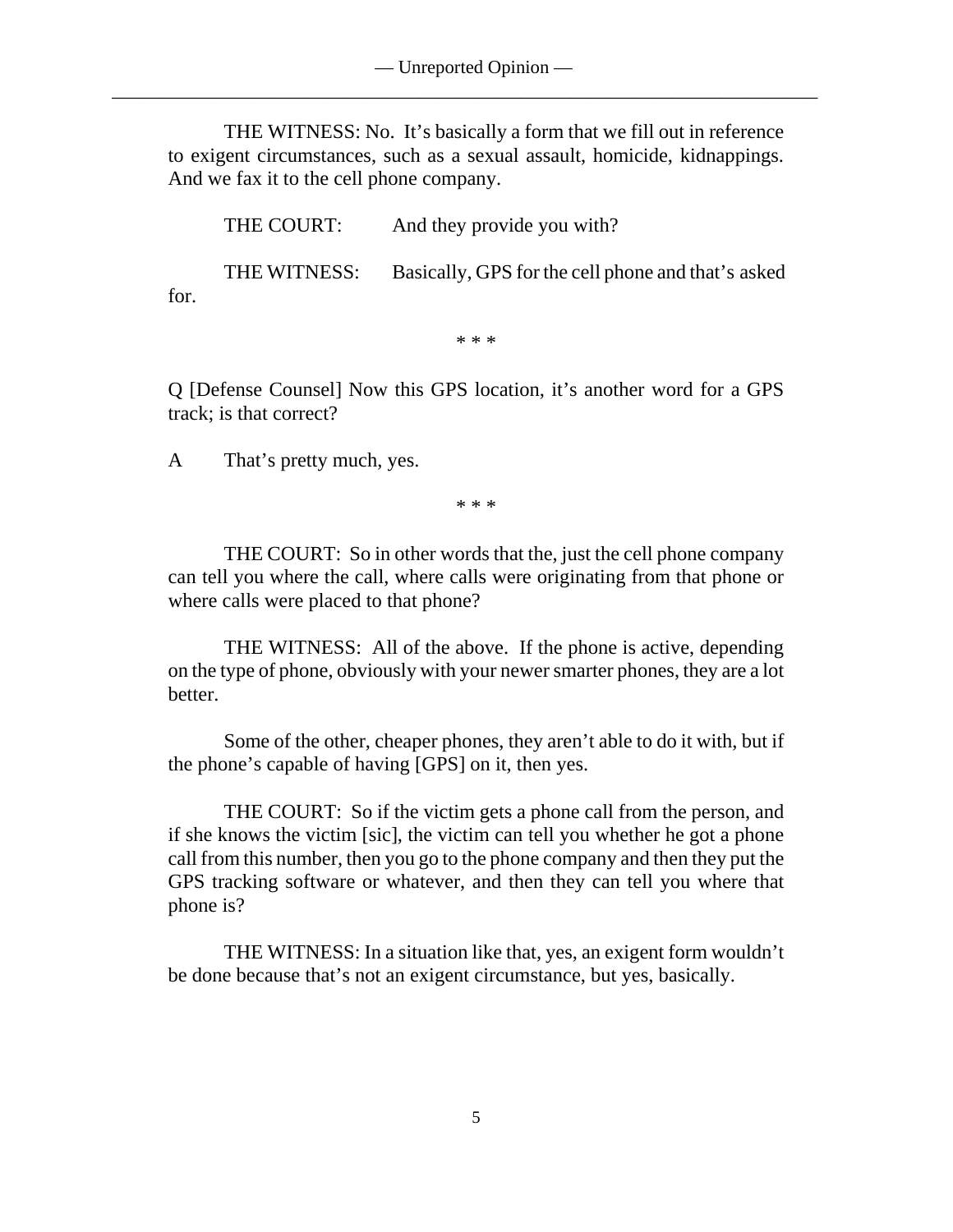\_\_\_\_\_\_\_\_\_\_\_\_\_\_\_\_\_\_\_\_\_\_\_\_\_\_\_\_\_\_\_\_\_\_\_\_\_\_\_\_\_\_\_\_\_\_\_\_\_\_\_\_\_\_\_\_\_\_\_\_\_\_\_\_\_\_\_\_\_\_

Detective Killerlane also testified that, in September 2012, after appellee had already been located and apprehended, the detective obtained a court order for his cell phone's GPS location data. At the end of the motions hearing, the court expressed concerns about the use of the exigent circumstances form and real-time GPS tracking to locate appellee. The court asked the parties to submit supplemental briefing on that issue.

The court conducted a second motions hearing on August 23, 2013, to address appellee's motion to dismiss the indictment. At the conclusion of that hearing, the court announced that it would grant the motion to dismiss the indictment. The court explained:

Well, I've thought about this case and I, you know, I, again, I deplore the alleged actions of Walter Dwayne Davis, but at — at worst they are against individuals and a series of individuals, but I can't countenance the use of this blanket Exigency Form between Sprint and the police to locate a otherwise inscient [sic] consumers merely because — as targets for arrest — merely because the police say this is exigent.

It seems to me that what is required is involvement of a judicial magistrate to issue a warrant for the use of that information between the thirdparty service provider and the consumer by police to say we are going to use this as a tracking device on the suspect. So for that reason Defense Motion to Dismiss Indictment is granted.

On August 29, 2013, the State filed a notice of appeal to this Court, which stated:

"[T]he State . . . hereby notes an appeal in the above-captioned matter, pursuant to Sections

12-302(c)(1) and to Section 12-302(c)(3) of the Courts and Judicial Proceedings Article."<sup>2</sup>

In accordance with the expedited time line for appeals taken by the State pursuant to C.J.

<sup>&</sup>lt;sup>2</sup> Since August 2013, C.J. § 12-302(c) has been slightly modified and renumbered. In the interest of simplicity, we will use the numbering that was in effect when this appeal was filed, which is also the numbering cited by the parties in their briefs filed in this Court.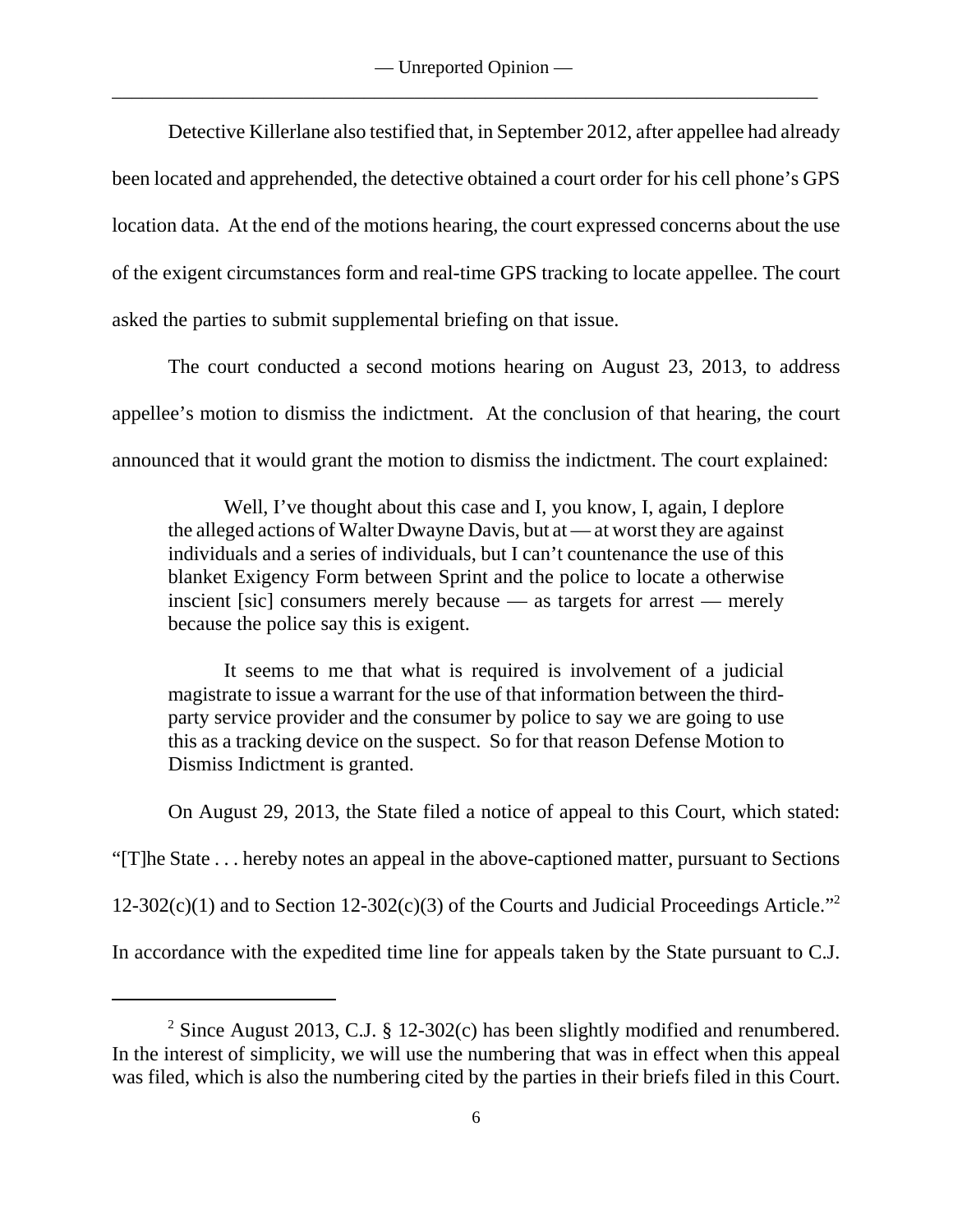§ 12-302(c)(3), this Court scheduled argument for February 2014, with the State's brief due on December 2, 2013. On December 2, 2013, the State filed a motion for postponement, stating:

In light of an ambiguity in the trial court's decision in this case, this state appeal was filed as both an appeal from the grant of a motion to suppress and an appeal from the dismissal of the indictment. It is not clear to undersigned counsel that the trial court dismissed all counts in the indictment . . . and that the appeal should not proceed under section  $12-302(c)(3)$ . This state appeal is properly filed under section  $12-302(c)(1)$ , and is therefore not subject to the time restrictions imposed by sub-section  $(c)(3)(iii)$ .

On December 5, 2013, this Court granted the postponement, noting: "The State of Maryland asserts that it is no longer seeking appellate review of the decisions of the circuit court under § 12-302(c)(3) of the Courts and Judicial Proceedings Article. Rather [it is] seeking review under  $\S$  12-302(c)(1) which does not require expedited review."

# **DISCUSSION**

## **I. Scope of the Appeal**

As a threshold matter, appellee argues that the underlying question of whether police violated his Fourth Amendment rights by locating him via real-time GPS tracking is no longer properly before this Court because, he argues, that the State "forfeited appellate review" of that issue when it requested postponement of the briefing schedule beyond the time limits applicable to appeals of suppression rulings pursuant to C.J.  $\S$  12-302(c)(3)(i). Appellee points out that the State indicated in its December 2013 postponement motion that it was pursuing this appeal under only C.J. §  $12-302(c)(1)$  — the portion of the statute which permits appeals from the dismissal of an indictment — rather than C.J. § 12-302(c)(3)(i) —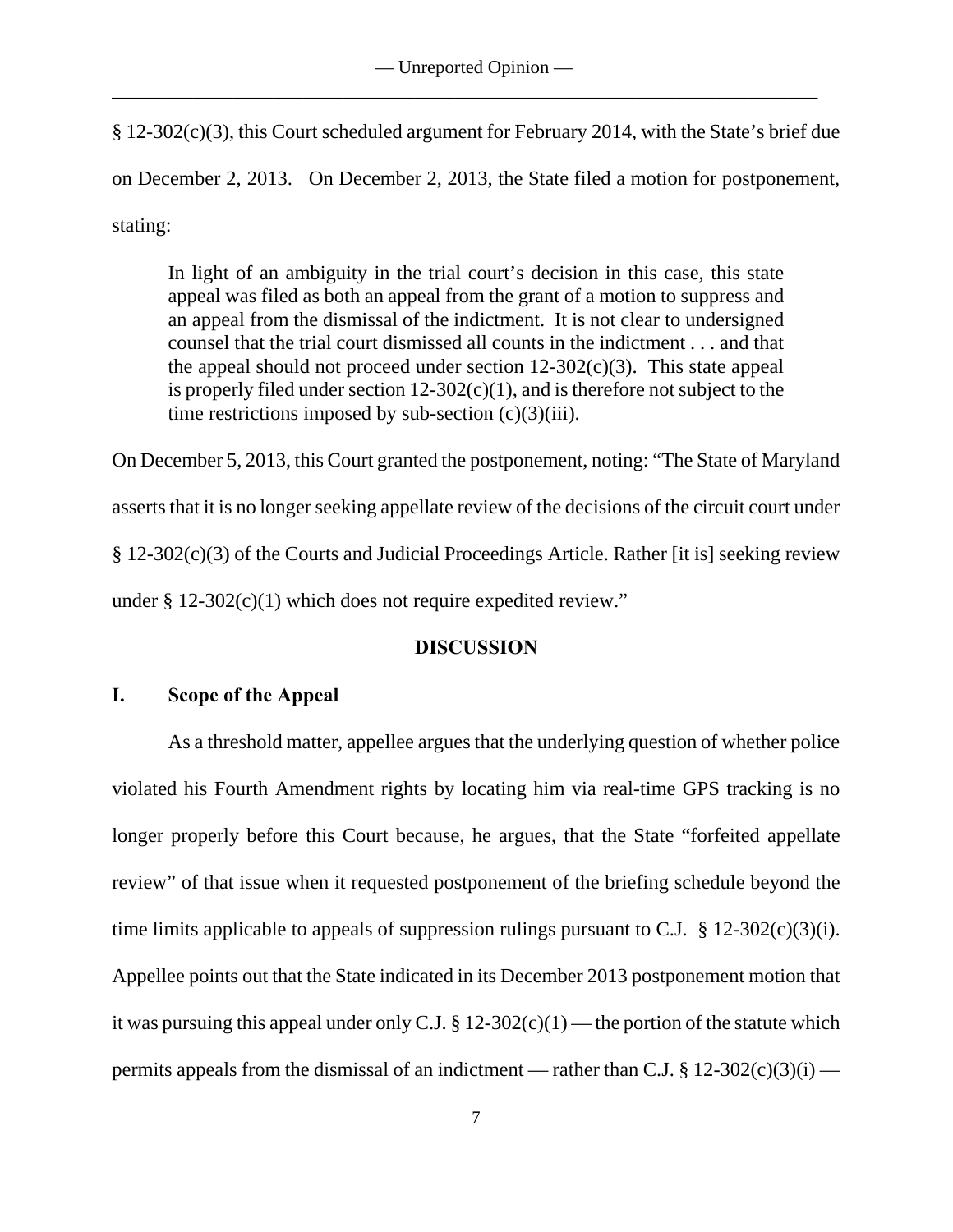the portion of the statute permitting interlocutory appeals by the State "from a decision of a trial court that excludes evidence offered by the State . . . ." In appellee's view, this Court must therefore assume that appellee's Fourth Amendment rights were violated, and can only determine whether dismissal of the indictment was an appropriate remedy for that violation.

Because we conclude that the remedy issue is dispositive of this appeal, we do not need to reach the underlying Fourth Amendment issue, and therefore need not address appellee's argument that the merits of the circuit court's Fourth Amendment ruling is not properly before this Court. The State's appeal of the judgment granting appellee's motion to dismiss is properly before us pursuant to C.J.  $\S 12-302(c)(1)$ , which expressly provides that, "[i]n a criminal case, the State . . . may appeal from a final judgment granting a motion to dismiss or quashing or dismissing any indictment, information, presentment or inquisition."

# **II. Dismissal of the Indictment**

Appellee contends that dismissal of the indictment was appropriate because the State violated his Fourth Amendment rights by effectively "co-opt[ing] [his] personal private property to serve as a government tracking device." Appellee concedes that dismissal of an indictment is not the typical remedy for a Fourth Amendment violation, but argues that the circuit court has "inherent power to dismiss charges" to sanction "flagrant police misconduct" and prevent "manifest injustice." The State argues that it did not violate appellee's Fourth Amendment rights by simply using the real-time GPS location data provided by Sprint for the purpose of locating and arresting him. In any event, however, the State contends that, even if the use of the GPS location data *did* amount to an illegal search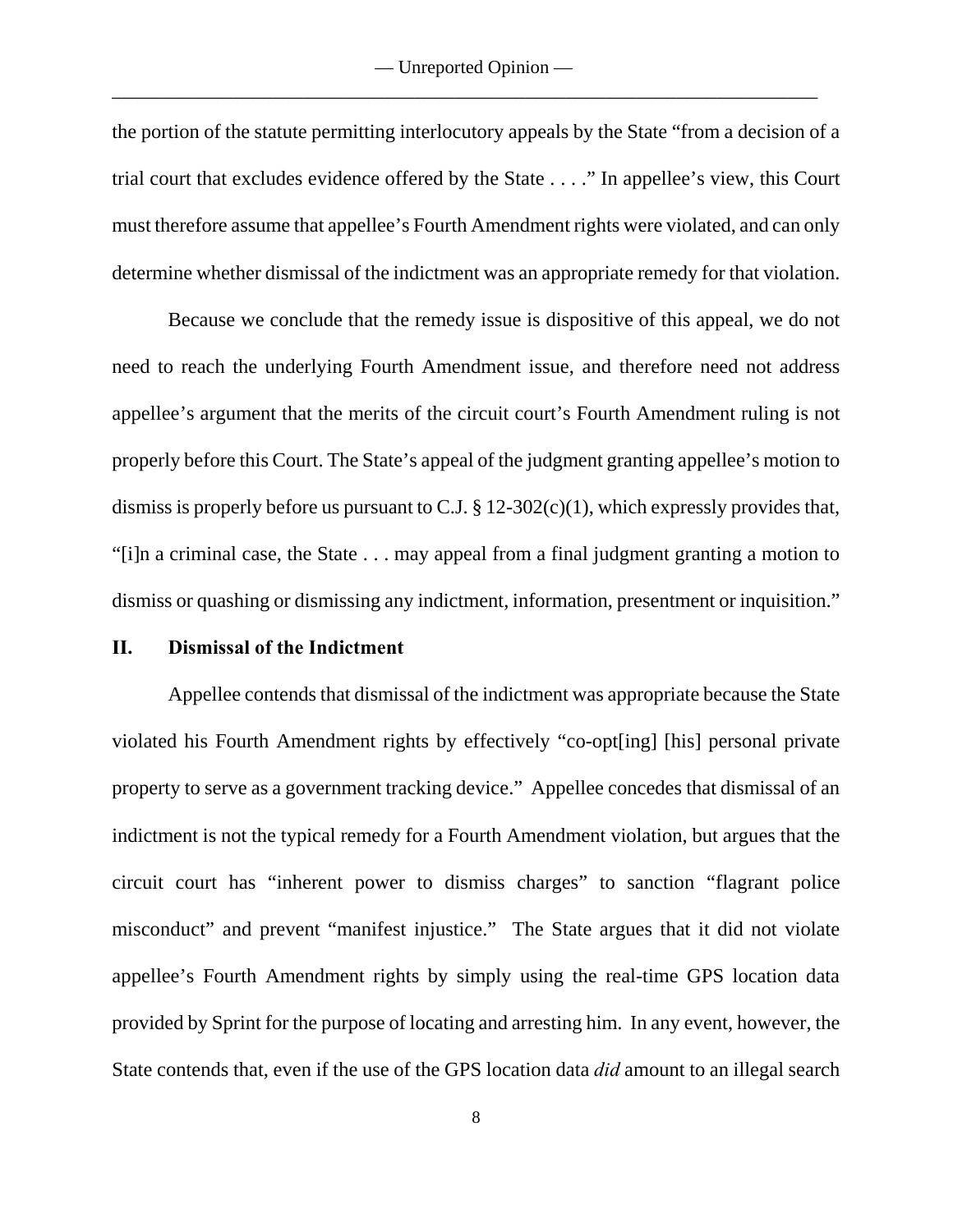or seizure, dismissal of the indictment was not an appropriate remedy for an improper search and seizure.

Both parties devote a substantial portion of their briefs to addressing the constitutionality of appellee's arrest, and raise interesting issues regarding the legality of warrantless GPS surveillance of suspects. *See generally United States v. Jones*, \_\_\_ U.S. \_\_\_, 132 S. Ct. 945 (2012) (addressing the constitutionality of warrantless GPS surveillance of suspect); *Upshur v. State*, 208 Md. App. 383, 398-99 (2012) (no exclusionary rule applies when police improperly obtain cell phone subscriber data in violation of Maryland Stored Communications Act). However, because we are convinced that this appeal can be resolved on narrower grounds, we decline the invitation to create new law in this area. *See VNA Hospice of Maryland v. Dep't of Health & Mental Hygiene*, 406 Md. 584, 606 (2008) (courts should "avoid deciding the constitutional issues and decide the case on a non-constitutional ground if reasonably possible").

We agree with the State's assertion that, assuming *arguendo* that appellee's Fourth Amendment rights were in some manner violated, dismissal of the indictment was not warranted as a remedy for that violation. The appropriate remedy for a Fourth Amendment violation is suppression of the illegally obtained evidence, not dismissal of the indictment. *See Everhart v. State*, 274 Md. 459, 486 (1975) ("'the validity of an indictment is not affected by the character of the evidence considered'" (quoting *United States v. Calandra*, 414 U.S. 338, 344-45 (1974)). When ruling on a motion to dismiss an indictment, the circuit court analyzes "the legal sufficiency of the indictment on its face," *not* "the quality or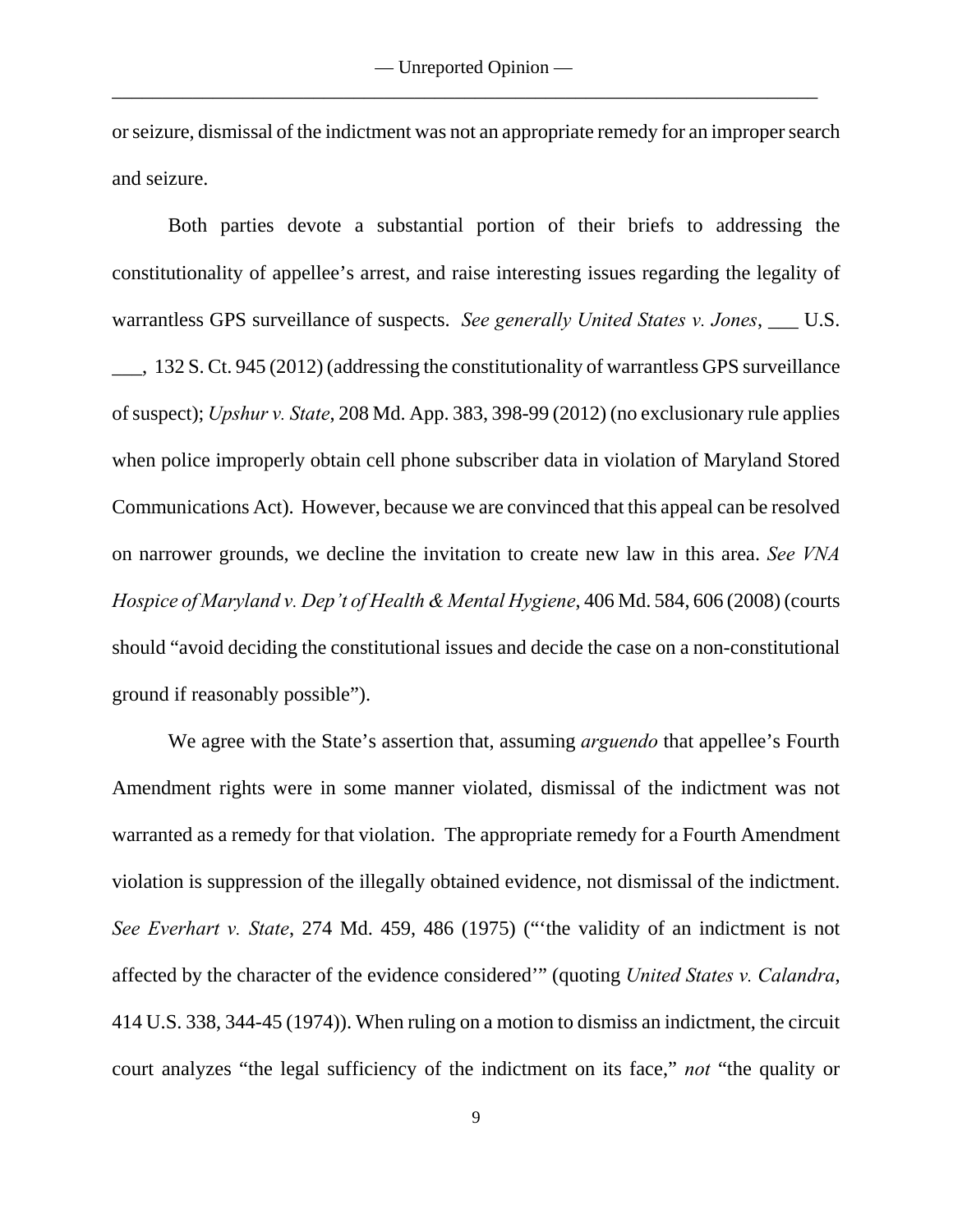quantity of the evidence that the State may produce at trial." *State v. Taylor*, 371 Md. 617, 645 (2002). Dismissal of an indictment is an appropriate remedy when the indictment itself is flawed, that is, "where there is some substantial defect on the face of the indictment, or in the indictment procedure, or where there is some specific statutory requirement pertaining to the indictment procedure which has not been followed." *State v. Bailey*, 289 Md. 143, 150 (1980). In those circumstances, "the motion to dismiss attacks the sufficiency of the indictment, not the sufficiency of the evidence." *Id*.

In contrast, when a court concludes that evidence was obtained in violation of the Fourth Amendment, the exclusionary rule may apply to improperly obtained evidence. *See Myers v. State*, 395 Md. 261, 282 (2006) ("When government officials violate the dictates of the Fourth Amendment, the usual remedy is to suppress any of the resulting physical, tangible materials and verbal evidence."). Accordingly, we need not address the underlying Fourth Amendment issue because, assuming *arguendo* that the State violated appellee's right by using real-time, warrantless GPS tracking to locate him, the correct remedy would be suppression of any illegally obtained evidence, not dismissal of the indictment.<sup>3</sup>

The Court of Appeals was faced with a somewhat similar factual scenario in *Matthews v. State*, 237 Md. 384 (1965), and explicitly held that dismissal of an indictment is not the

 $3$  As noted above, it is not clear from the record what, if any, evidence appellee sought to suppress as a sanction for the alleged improper utilization of the Exigent Circumstances Form to learn appellee's location on August 23, 2012. Because the circuit court decided to dismiss the indictment, the court made no finding that any specific evidence should be suppressed. Upon remand, that issue remains open to be addressed by the circuit court.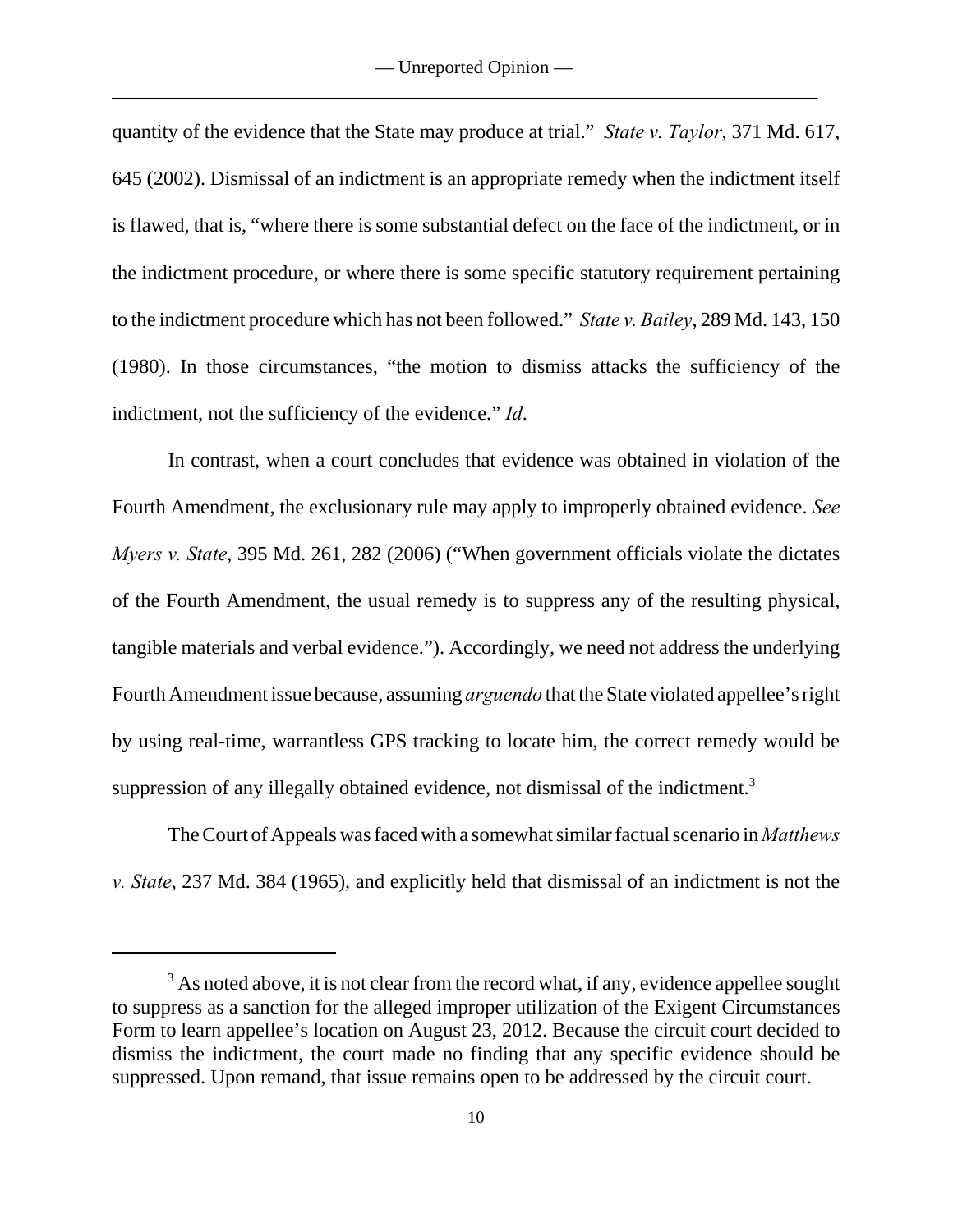proper remedy for an illegal arrest. In that case, a Baltimore Housing Authority employee alerted a nearby police officer after observing Matthews and an accomplice jimmying open a mailbox in the lobby of an apartment building. *Id*. at 386. The officer, who did not actually see the crime take place, arrested Matthews, who was subsequently convicted of larceny. *Id*. At trial, Matthews argued that the arrest was illegal because the crime was not a felony and was not committed in the officer's presence, and therefore, the officer could not arrest him without a warrant. *Id*. at 387. On appeal, Matthews argued that, because the arrest was illegally effected, the State could not proceed with the prosecution and he was entitled to judgment of acquittal. *Id*. The Court of Appeals rejected his argument, stating: "[T]he sole fact that an arrest may have been unlawful does not affect the jurisdiction of the court, **is not a ground for quashing the indictment and does not preclude trial and conviction for the offense**." *Id*. (emphasis added).

In *United States v. Morrison*, 449 U.S. 361 (1981), the United States Supreme Court held that dismissal of the indictment in Morrison's case was not an appropriate remedy for the alleged violation of his Sixth Amendment rights. The Court stated: "The Sixth Amendment violation, if any, accordingly provides no justification for interfering with the criminal proceedings against respondent Morrison, much less the drastic relief [*i.e.*, dismissal of the indictment] granted by the Court of Appeals." *Id*. at 366-67 (footnote omitted). In support of this holding, the *Morrison* Court stated:

 [A]bsent demonstrable prejudice, or substantial threat thereof, dismissal of the indictment is plainly inappropriate, even though the violation may have been deliberate. This has been the result reached where a Fifth Amendment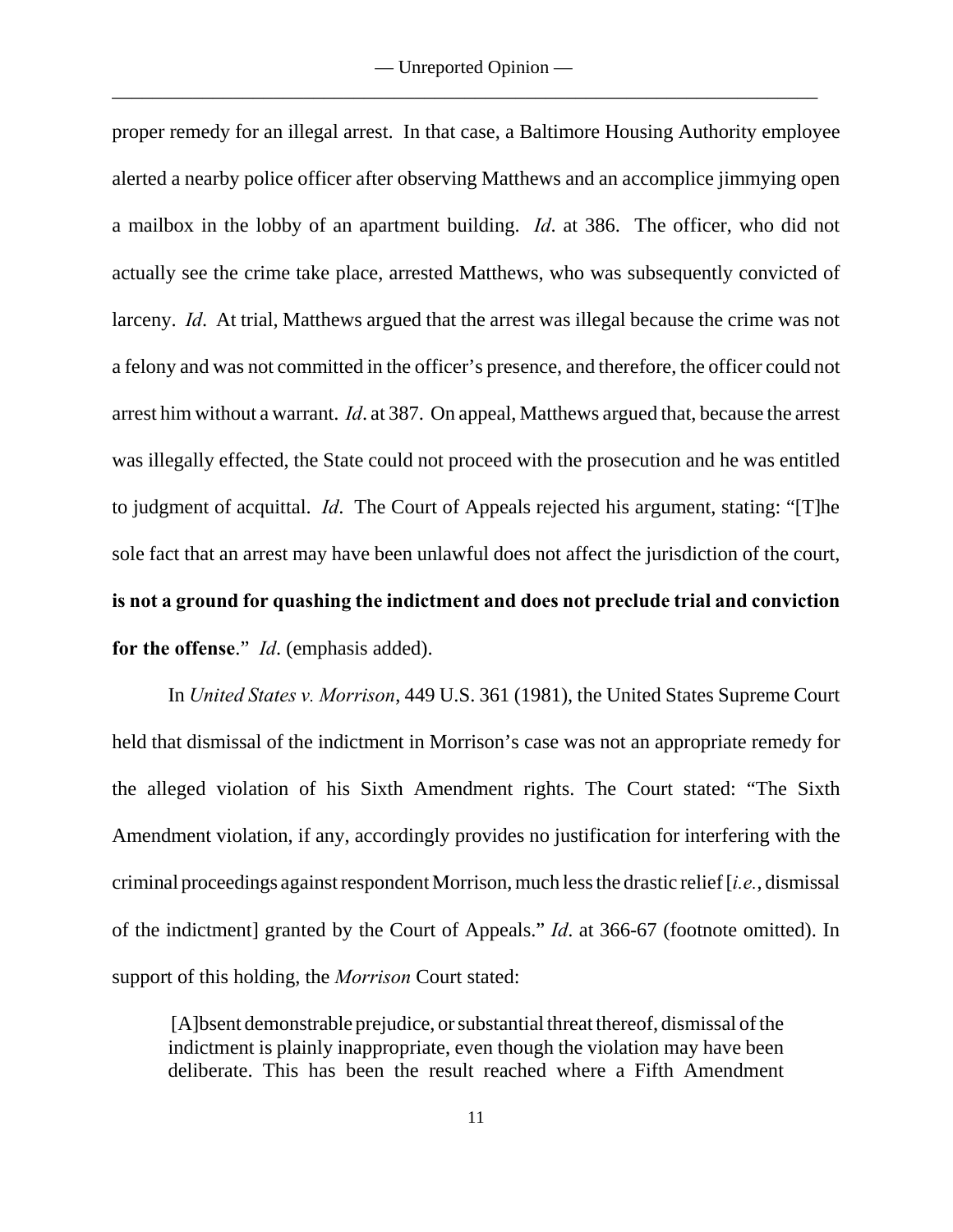violation has occurred, and **we have not suggested that searches and seizures contrary to the Fourth Amendment warrant dismissal of the indictment. The remedy in the criminal proceeding is limited to denying the prosecution the fruits of its transgression**.

*Id*. at 365-66 (emphasis added) (footnotes omitted). *See also Gelbard v. United States*, 408 U.S. 41, 60 (1972) ("The 'general rule,' as illustrated in [*United States v.*] *Blue*, is that a defendant is not entitled to have his indictment dismissed before trial simply because the Government 'acquire(d) incriminating evidence in violation of the (law), 'even if the 'tainted evidence was presented to the grand jury.'" (quoting *United States v. Blue*, 384 U.S. 251, 255 n.3 (1966)); *United States v. Blue, supra*, 384 U.S. at 255 ("Even if we assume that the Government did acquire incriminating evidence in violation of the Fifth Amendment, Blue would at most be entitled to suppress the evidence and its fruits if they were sought to be used against him at trial. . . . Our numerous precedents ordering the exclusion of such illegally obtained evidence assume implicitly that **the remedy does not extend to barring the prosecution altogether**. So drastic a step might advance marginally some of the ends served by exclusionary rules, but it would also increase to an intolerable degree interference with the public interest in having the guilty brought to book." (Emphasis added.)).

Even though dismissal of an indictment is not normally an appropriate remedy for a Fourth Amendment violation, appellee argues that *State v. Siegel*, 266 Md. 256 (1972), and *State v. Bailey, supra*, 289 Md. 143 (1980), stand for the proposition that the circuit court has the inherent authority "to dismiss charges as a remedy for police misconduct in obtaining evidence." Appellee notes that, in both cases, the Court of Appeals affirmed the circuit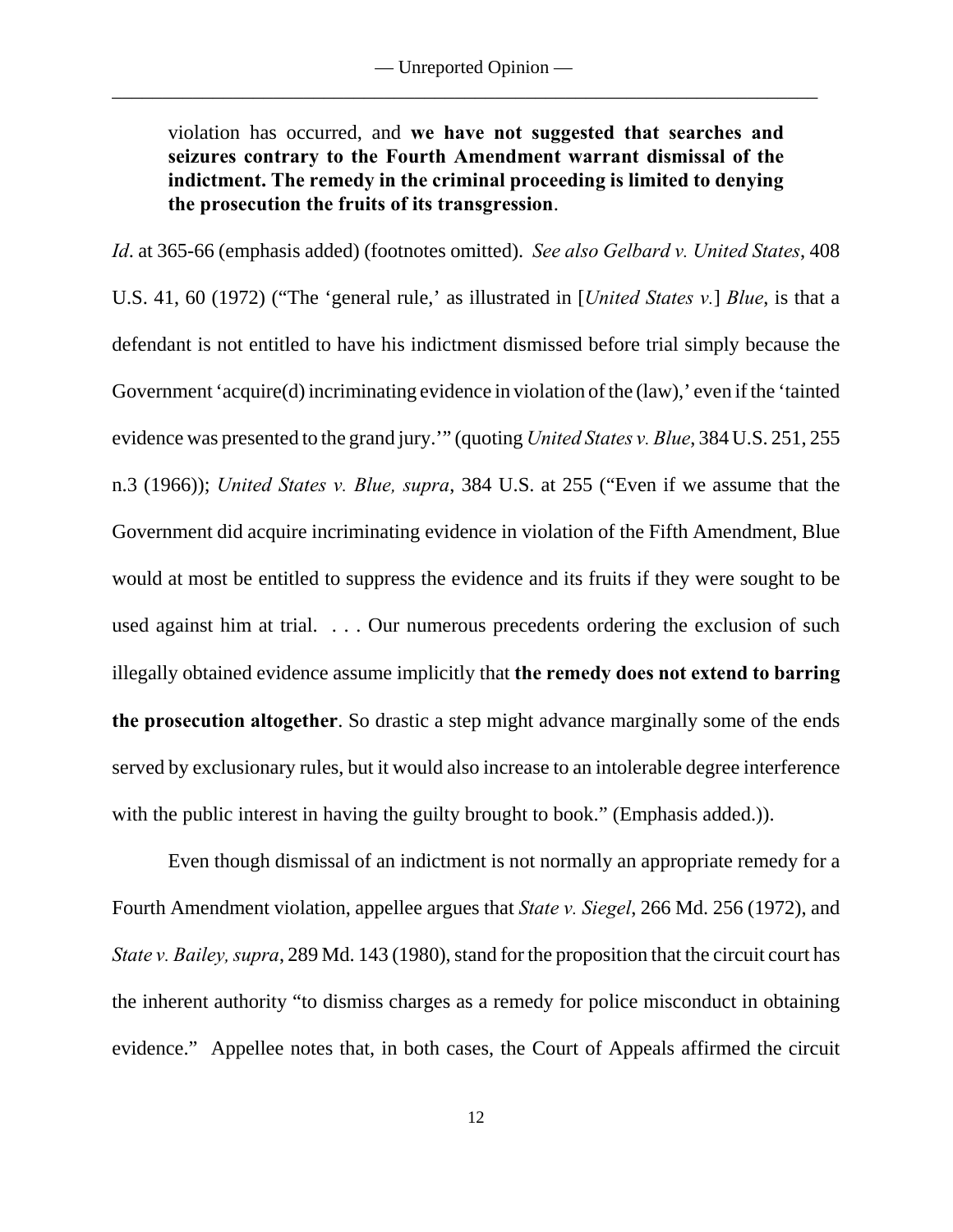court's dismissal of indictments after determining that law enforcement officials failed to comply with statutory wiretap requirements. We are not persuaded that *Siegel* and *Bailey* support appellee's argument that circuit courts have the inherent authority to dismiss indictments generally as a sanction for Fourth Amendment violations.

First, despite appellee's suggestion to the contrary, absent some express statutory authority, the circuit courts do not have inherent authority to dismiss criminal charges in order to sanction misconduct by the State. *Wynn v. State*, 388 Md. 423, 443 (2005) (in criminal cases, circuit courts do not have inherent authority to dismiss charges as a sanction for State's failure to comply with scheduling order). In a concurring opinion in *Wynn*, Judge Alan Wilner wrote: "I concur entirely with the Court's holding that a Maryland trial court has no conferred or inherent authority to dismiss a criminal case merely because a prosecutor has violated some provision of a scheduling order issued by the court." *Id*. at 444. Similarly, in *Gonzales v. State*, 322 Md. 62, 74 (1991), the Court of Appeals held that the circuit court abused its discretion by dismissing an indictment "to teach the prosecution a lesson so as to deter a prosecutor from coming to trial in the future so unprepared." The Court of Appeals held that the circuit court exceeded its authority, explaining: " The State, as the representative of the public, may not be deprived of trying a person duly charged with the commission of a crime merely to teach the prosecutor a lesson for his lack of diligence in pursuing a prosecution, there being no constitutional or statutory rights of an accused to be timely tried involved." *Id*. at 74.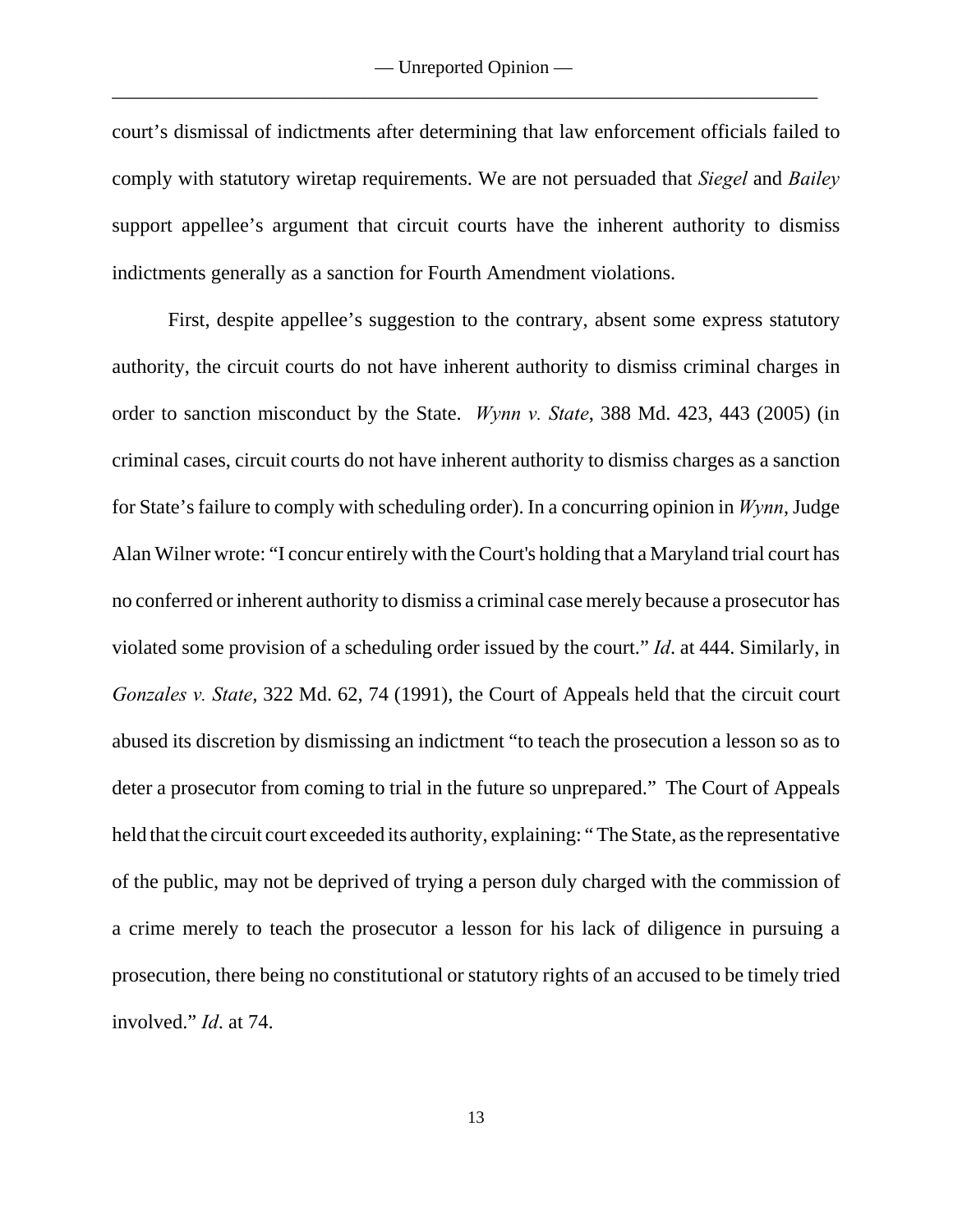Second, appellee's reliance on *Bailey* and *Siegel* is misplaced. As appellee admits, neither case actually addresses the circuit court's authority to dismiss charges to remedy a Fourth Amendment violation. Further, although both cases addressed indictments that were dismissed after it was determined that wiretap evidence obtained in violation of a statute could not be used in the prosecution, the reasoning in those cases is inapplicable here. In *Bailey*, the Court of Appeals acknowledged the general rule that "a defendant is not entitled to dismissal simply because the prosecution acquired incriminating evidence in violation of [the] law, even if tainted evidence was presented to the grand jury." But the *Bailey* Court reasoned that, because the statute expressly prohibited the use of illegally obtained wiretap evidence in a grand jury proceeding, dismissal of the indictment was an appropriate remedy because the indictment and the illegally obtained evidence were "inextricably intertwined." *Bailey*, 289 Md. at 149–51. The statute in that case, however, applied only to illegally obtained *wiretap* evidence, and the Court's rationale in *Bailey* — that illegal wiretap evidence was presented to the grand jury to obtain the indictment in violation of the State statute — has no application to the facts of this case because here, the crimes charged in the indictment had nothing to do with the alleged violation of the electronic surveillance statutes. The dismissal in *Siegel* was, similarly, based on the fact that the indictment was obtained solely "[o]n the basis of this electronically acquired evidence." 266 Md. at 259. Consequently, once the Court of Appeals ruled that the wiretap orders were invalid, it also held that the indictment had been properly dismissed because "the evidence that arose from